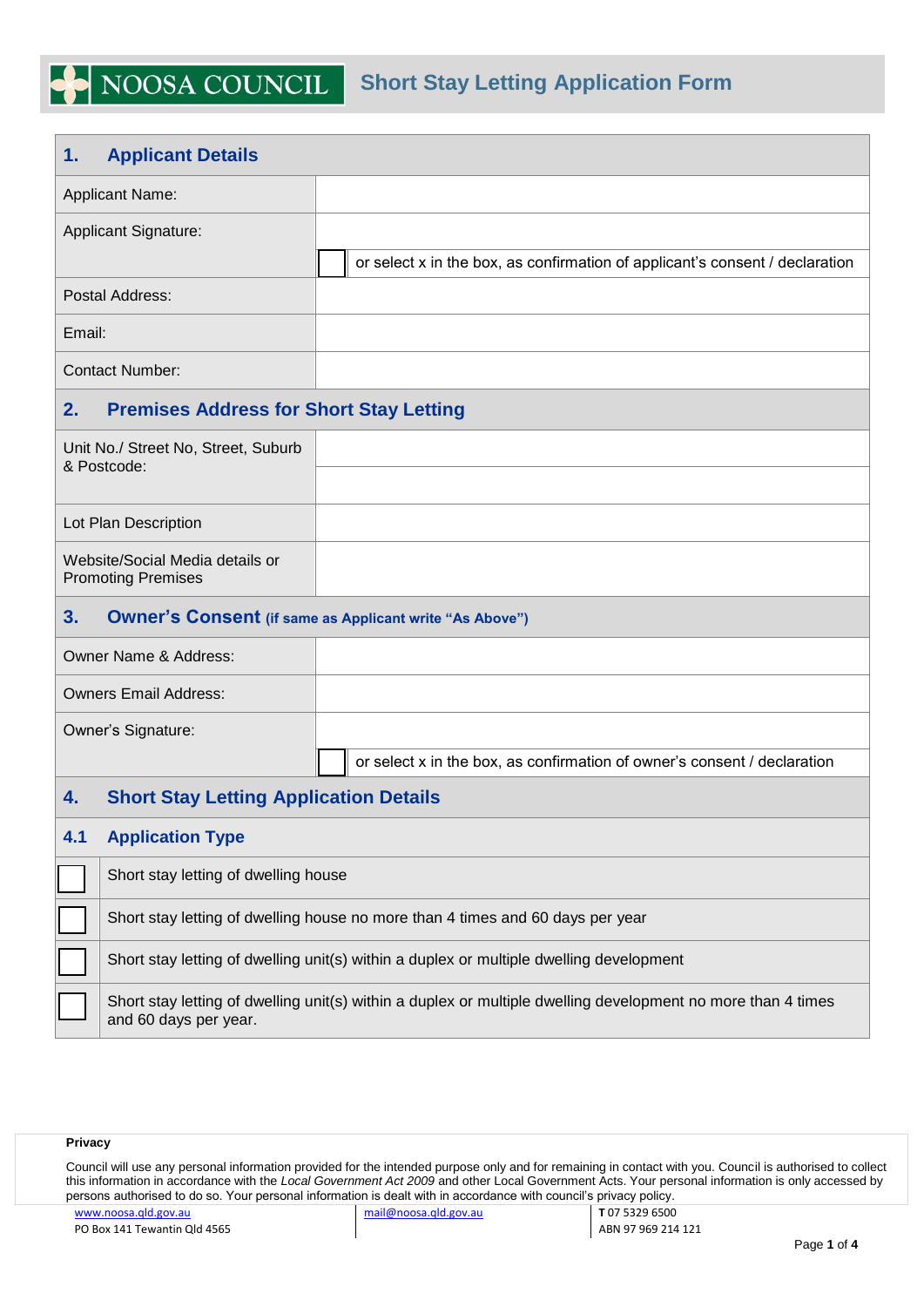| 4.2                                                                                             | <b>Document &amp; Material Requirements</b>                                                                                                                                                                                               |                                                                                   |  |  |  |  |
|-------------------------------------------------------------------------------------------------|-------------------------------------------------------------------------------------------------------------------------------------------------------------------------------------------------------------------------------------------|-----------------------------------------------------------------------------------|--|--|--|--|
|                                                                                                 | Site plan showing location of all buildings, swimming pool, spas, outdoor entertainment, car parking, adjoining<br>windows and door openings                                                                                              |                                                                                   |  |  |  |  |
|                                                                                                 | Floor plan – showing use of each room and number of persons to be accommodated                                                                                                                                                            |                                                                                   |  |  |  |  |
| 4.3                                                                                             | <b>Confirmation of Safe Use of Premises</b>                                                                                                                                                                                               |                                                                                   |  |  |  |  |
|                                                                                                 | Premises will not be used for a party house as defined in the Planning Act 2016                                                                                                                                                           |                                                                                   |  |  |  |  |
|                                                                                                 | Premises is lawfully constructed and classified for its purpose under the Building Act 1975                                                                                                                                               |                                                                                   |  |  |  |  |
|                                                                                                 | Note: A detached dwelling used for short stay letting or home hosted accommodation may require a change in building<br>classification to a Class 1b. Contact a building certifier to ensure you have the correct building classification. |                                                                                   |  |  |  |  |
|                                                                                                 | Current pool safety certificate has been issued by a QBCC licensed pool safety inspector and to be<br>maintained at all times                                                                                                             |                                                                                   |  |  |  |  |
|                                                                                                 | Current electrical safety certificate of compliance has been issued by a licensed electrical contractor for each<br>smoke alarm                                                                                                           |                                                                                   |  |  |  |  |
|                                                                                                 | Note: By selecting x in the box, the owner / applicant confirms compliance with the relevant requirements and holds the relevant<br>safety certificates.                                                                                  |                                                                                   |  |  |  |  |
|                                                                                                 |                                                                                                                                                                                                                                           | 4.4. Contact Person Responsible for Managing Property and Dealing with Complaints |  |  |  |  |
|                                                                                                 | <b>Contact Person Name:</b><br>Business Hours 8:00AM - 5:00PM                                                                                                                                                                             |                                                                                   |  |  |  |  |
|                                                                                                 | <b>Contact Person Address:</b>                                                                                                                                                                                                            |                                                                                   |  |  |  |  |
|                                                                                                 | <b>Contact Person Email:</b>                                                                                                                                                                                                              |                                                                                   |  |  |  |  |
|                                                                                                 | Contact Person Phone No. During<br><b>Business Hours:</b>                                                                                                                                                                                 |                                                                                   |  |  |  |  |
|                                                                                                 | <b>Contact Person Name After Hours</b><br>5:00PM - 8:00AM (if different to Contact<br>Person Name above):                                                                                                                                 |                                                                                   |  |  |  |  |
|                                                                                                 | Contact Person Phone No. After<br>Hours (if different to Contact Person<br>Phone No. above)                                                                                                                                               |                                                                                   |  |  |  |  |
|                                                                                                 | <b>Contact Person Email After Hours</b><br>(if different to Contact Person Email above):                                                                                                                                                  |                                                                                   |  |  |  |  |
| <b>Contact Person Address After</b><br>Hours (if different to Contact Person<br>Address above): |                                                                                                                                                                                                                                           |                                                                                   |  |  |  |  |
| <b>4.4.1 Confirmation of Contact Person Requirements</b>                                        |                                                                                                                                                                                                                                           |                                                                                   |  |  |  |  |
|                                                                                                 | Available 24 hours 7 days a week                                                                                                                                                                                                          |                                                                                   |  |  |  |  |
|                                                                                                 | Located within 20 km radius of premises                                                                                                                                                                                                   |                                                                                   |  |  |  |  |
|                                                                                                 | Responsible for supervision, management of premises, guest queries and complaints                                                                                                                                                         |                                                                                   |  |  |  |  |
| 4.5                                                                                             | <b>Confirmation of Lawful Use of Premises</b>                                                                                                                                                                                             |                                                                                   |  |  |  |  |
|                                                                                                 | Complies with development approval and conditions of approval; or                                                                                                                                                                         |                                                                                   |  |  |  |  |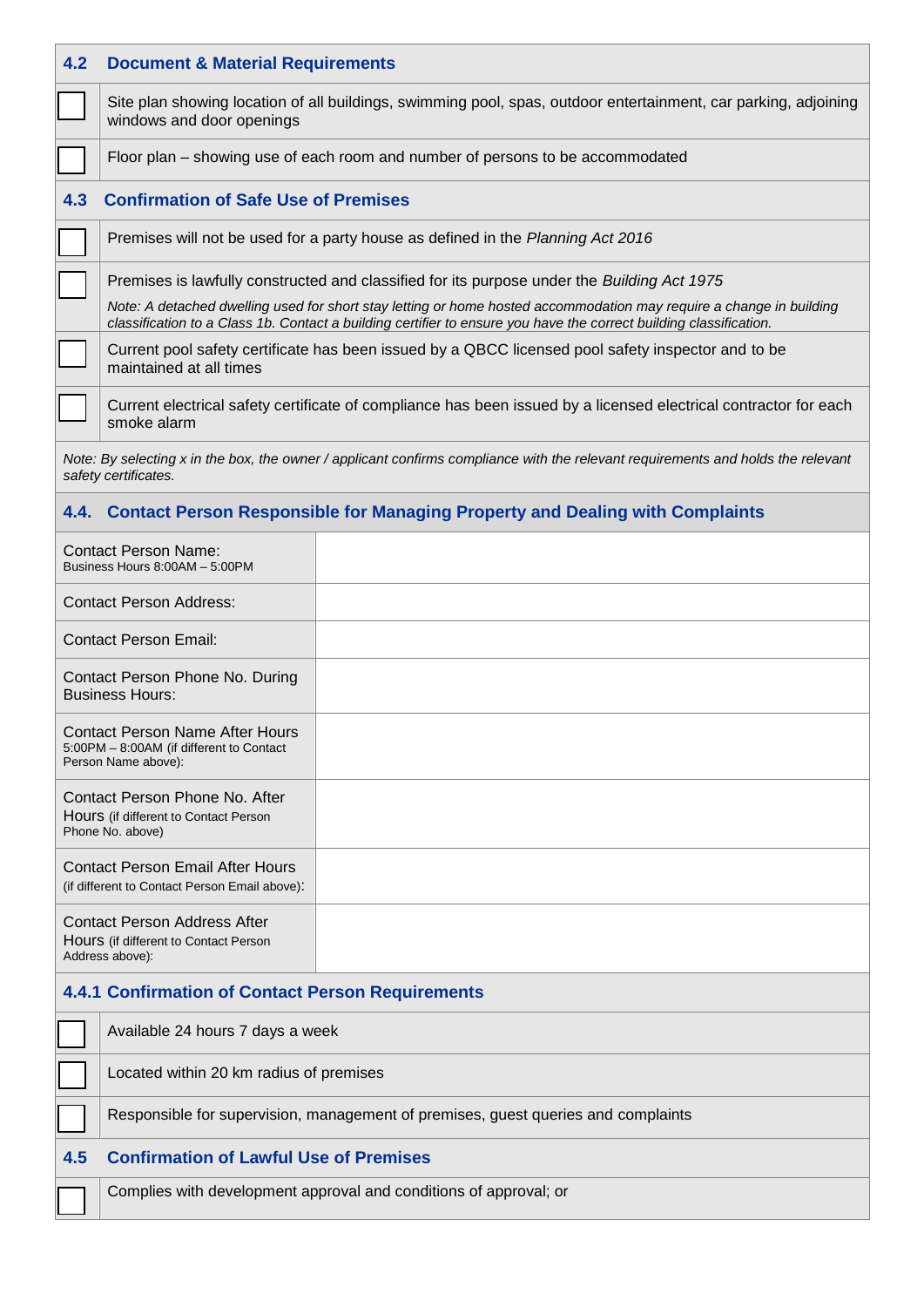| Complies with accepted development or accepted development subject to requirements of Noosa Plan 2020;<br>or:                                                                                                                                           |  |                                                                                                                                                                                                                    |  |  |  |  |
|---------------------------------------------------------------------------------------------------------------------------------------------------------------------------------------------------------------------------------------------------------|--|--------------------------------------------------------------------------------------------------------------------------------------------------------------------------------------------------------------------|--|--|--|--|
| Existing lawful use rights exist - evidence attached (e.g. written advice confirming existing use rights from<br>Council, list of all bookings including dates of each booking, number of guests and reservation details prior to<br>31 July 2020 etc.) |  |                                                                                                                                                                                                                    |  |  |  |  |
| Superseded planning scheme approval has been issued under The Noosa Plan 2006.                                                                                                                                                                          |  |                                                                                                                                                                                                                    |  |  |  |  |
| <b>Short Stay Letting Type</b>                                                                                                                                                                                                                          |  | Requirements under Noosa Plan 2020                                                                                                                                                                                 |  |  |  |  |
| Short stay letting of dwelling house                                                                                                                                                                                                                    |  | Premises has existing use rights -short stay letting<br>commenced prior to 31 July 2020 demonstrating a<br>consistent pattern of use prior to this date -evidence<br>attached; or                                  |  |  |  |  |
|                                                                                                                                                                                                                                                         |  | Approval has been issued for short term accommodation<br>under Noosa Plan 2020                                                                                                                                     |  |  |  |  |
| Short stay letting of dwelling house no<br>more than 4 times and 60 days per year                                                                                                                                                                       |  | Premises is your principal place of residence                                                                                                                                                                      |  |  |  |  |
|                                                                                                                                                                                                                                                         |  | No more than one dwelling is let on the site at any time<br>(cannot let dwelling house and secondary dwelling<br>separately)                                                                                       |  |  |  |  |
|                                                                                                                                                                                                                                                         |  | Premises is occupied by guests for no more than 4<br>occurrences and no more than 60 days in any calendar year                                                                                                     |  |  |  |  |
|                                                                                                                                                                                                                                                         |  | No more than 5 bedrooms are available for letting                                                                                                                                                                  |  |  |  |  |
| Short stay letting of entire duplex or<br>multiple dwelling                                                                                                                                                                                             |  | Duplex, or multiple dwelling was approved prior to February<br>2006 and the approval permits use for visitor<br>accommodation; or                                                                                  |  |  |  |  |
|                                                                                                                                                                                                                                                         |  | Approval has been issued for short term accommodation<br>under The Noosa Plan 2006 or Noosa Plan 2020                                                                                                              |  |  |  |  |
| Short stay letting of entire duplex or<br>multiple dwelling no more than 4 times<br>and 60 days per year                                                                                                                                                |  | Premises is your principal place of residence                                                                                                                                                                      |  |  |  |  |
|                                                                                                                                                                                                                                                         |  | Premises is occupied by guests for no more than 4<br>occurrences and no more than 60 days in any calendar year                                                                                                     |  |  |  |  |
|                                                                                                                                                                                                                                                         |  | In the case of the High Density Residential zone, the<br>dwelling is not located on a site adjoining or over the road<br>from land within the Major Centre Zone at Noosa Junction or<br>the Noosa Business Centre. |  |  |  |  |

## **Declaration of Owner / Applicant**

I/We, the owner / applicant, declare that the above information is correct in all respects, at the time of lodgement of this application with Council. Should any of the details given in relation to this application be changed in the future, the applicant shall advise Council in writing prior to any such change being implemented

| Signature |                                                                             | <b>Date</b> |
|-----------|-----------------------------------------------------------------------------|-------------|
|           | OR click x in the box, as confirmation of applicant's consent / declaration |             |

## **Note to applicant:**

*Please ensure sufficient details (e.g. plans and or documents) are submitted with your application. Council will contact you if further information is required however, this will delay the processing of your application.*